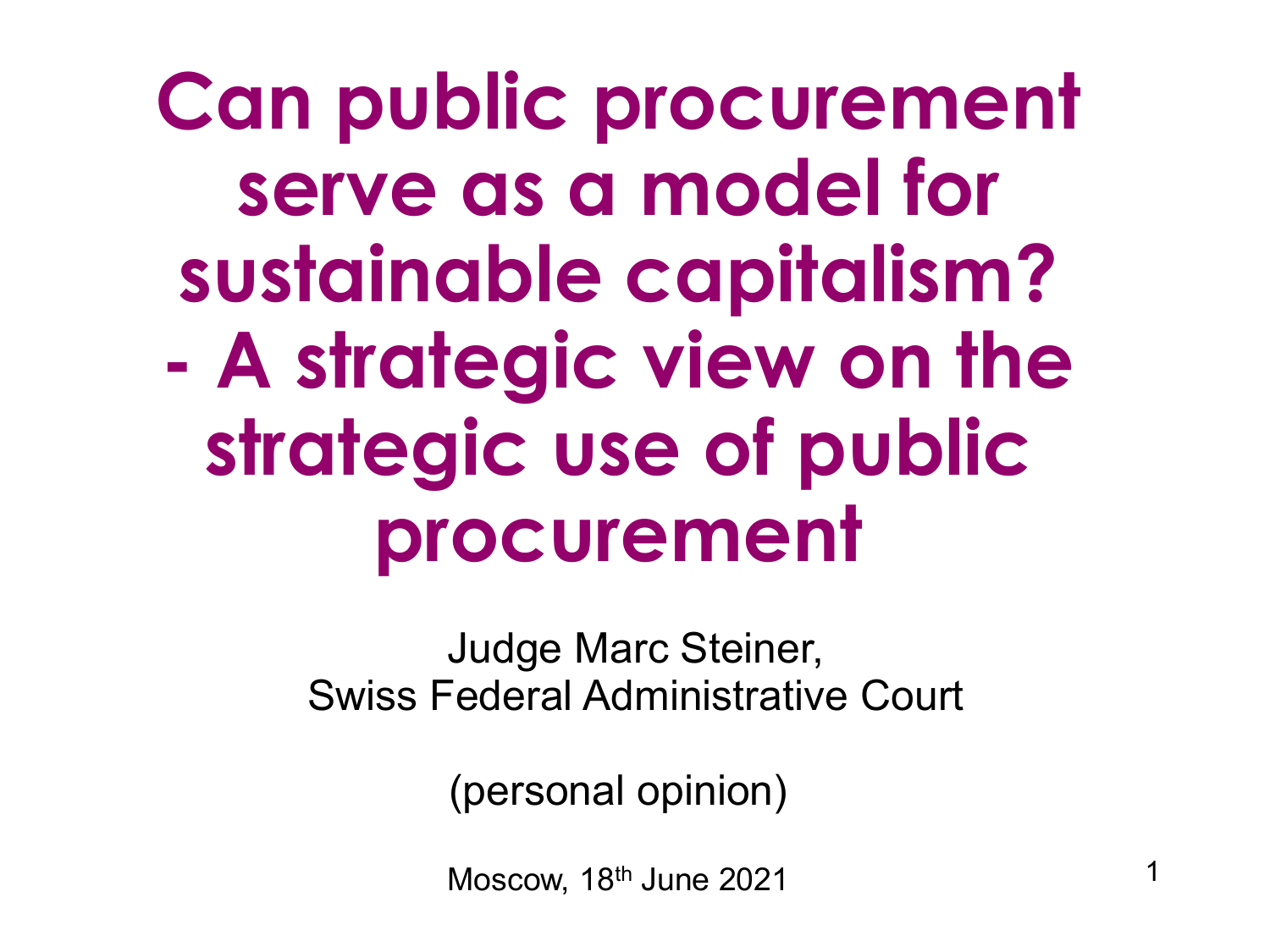# **Purpose and topics of the presentation**

- The European approach on sustainable public procurement
- The Swiss reform of the regulation on public procurement (keywords: competition based on quality, sustainability, innovation)
- #buildbackbetter by Joe Biden as a de facto "European" approach
- Digression: Wood trade policy / Russia at a crossroads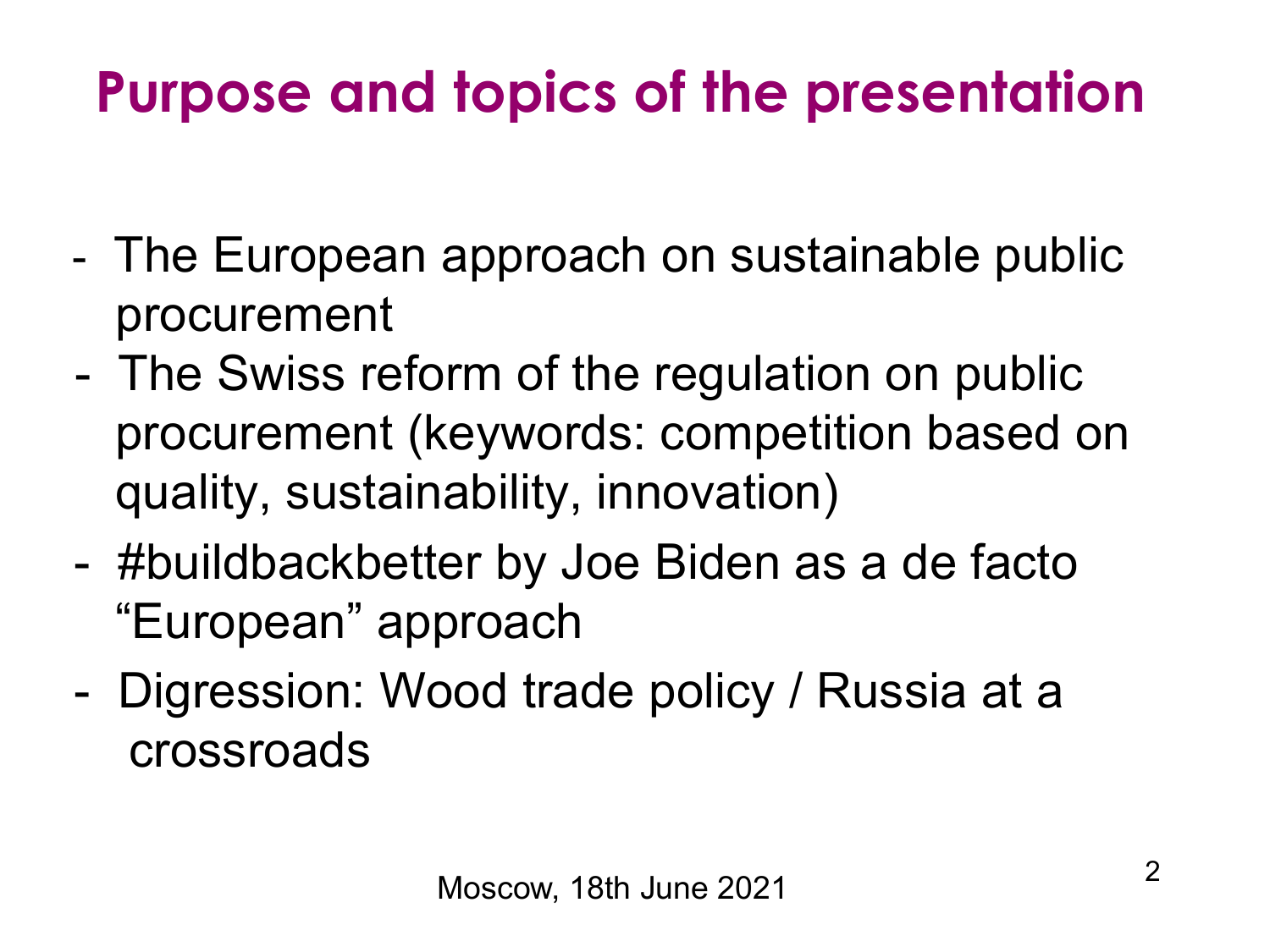## **Sustainable (Public) Procurement: WTO Symposium 2017**



GPA/W/341

30 May 2017

 $(17-0000)$ 

Page: 1/27

**Committee on Government Procurement** 

#### **KEY TAKE-AWAYS FROM THE COMMITTEE'S SYMPOSIUM ON SUSTAINABLE PROCUREMENT**

HELD IN THE CENTRE WILLIAM RAPPARD (WTO HEADQUARTERS), GENEVA, ROOM W, 22 FEBRUARY 2017

Report by the Secretariat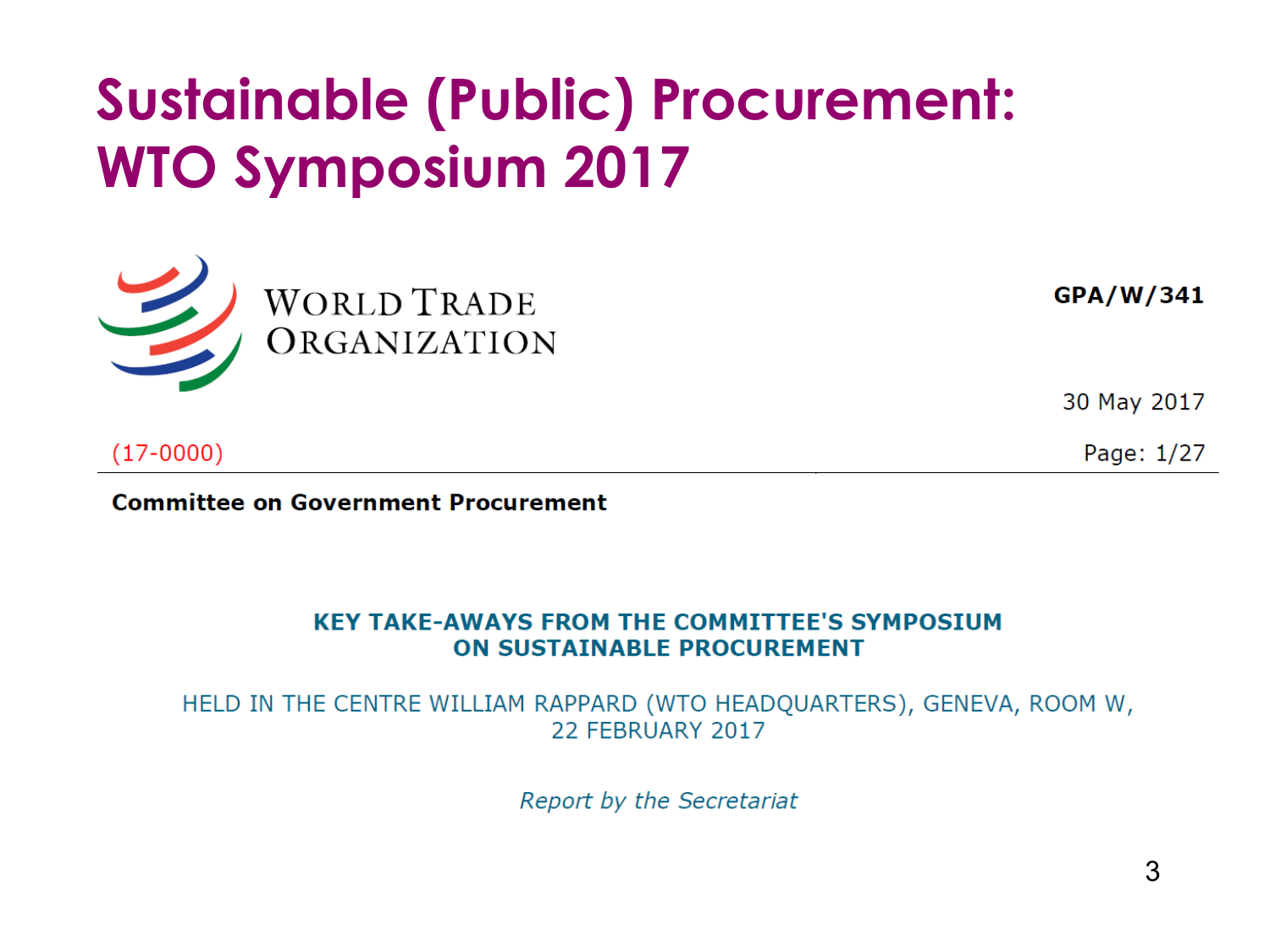## **Stategic use of public procurement as purpose of the EU directive 2014/24/EU**

Public procurement plays a key role in the Europe 2020 strategy […] for smart, sustainnable and inclusive growth' ('Europe 2020'), as one of the market-based instruments to be used to achieve smart, sustainable and inclusive growth while ensuring the most efficient use of public funds (Recital 2 of the Directive 2014/24/EU).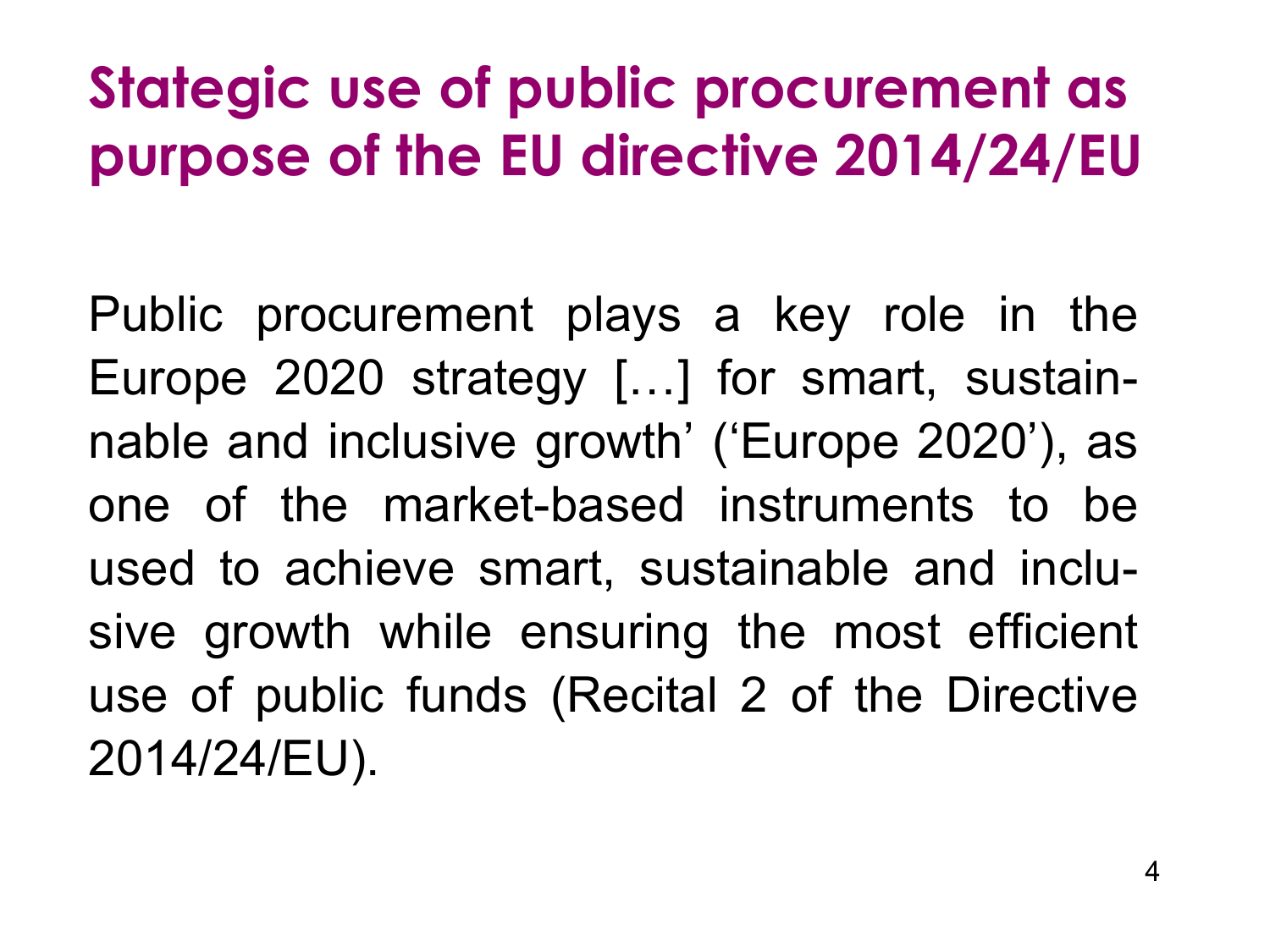# **Judgment of the CJEU C-395/18 Tim SpA c/ Consip SpA (30 January 2020)**

The principles of procurement enshrined in Article 18 of Directive 2014/24/EU reflect the fact that compliance with sustainability standards provided for in paragraph 2 must be seen like the principles referred to in paragraph 1 as "**a cardinal value**" with which the Member States must ensure compliance pursuant to the wording of Article 18(2) of that directive.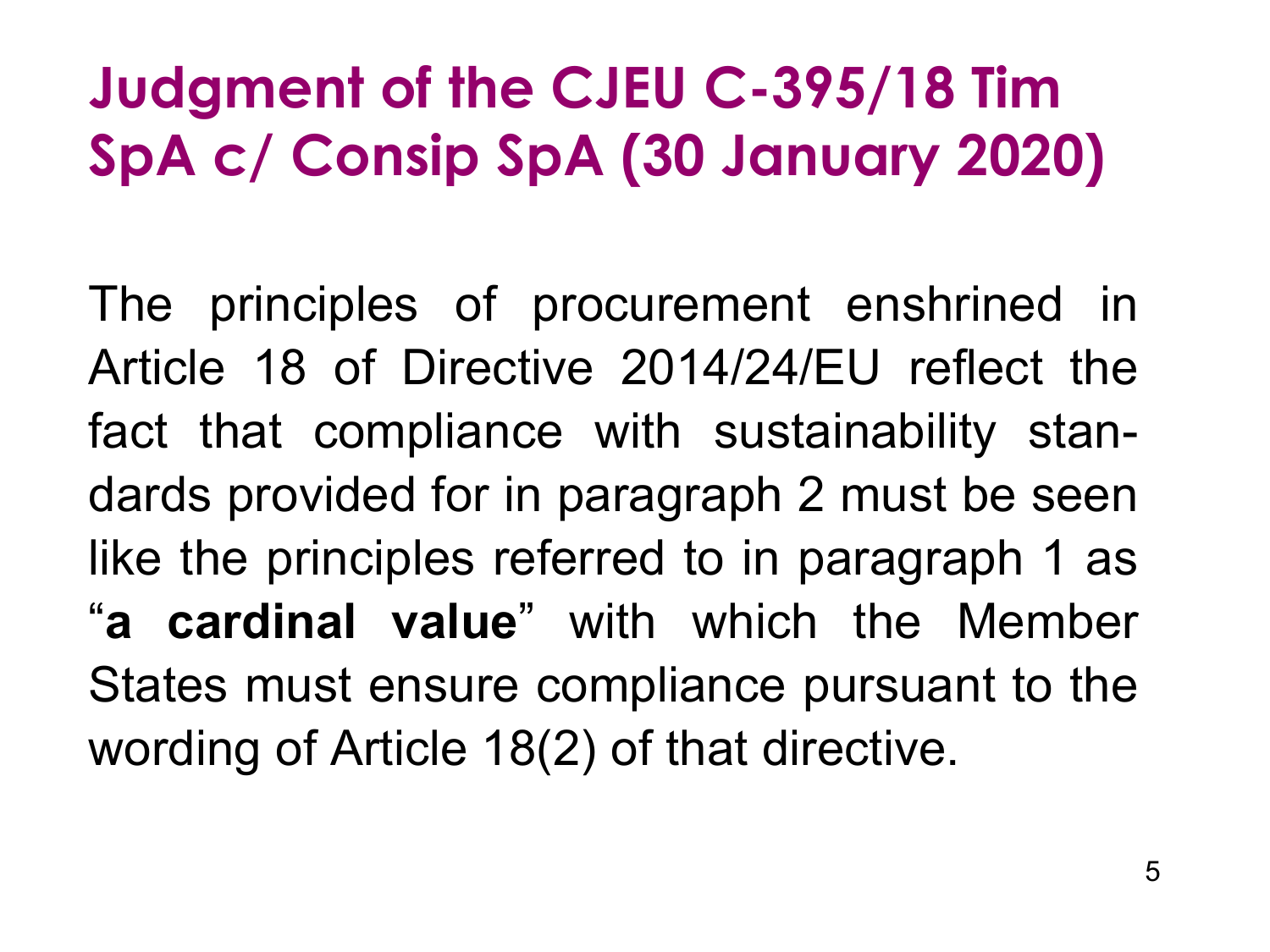#### **§ 97 of the Act against Restraints of Competition (GWB) implementing the new mindset**

The mindset of the 90ties [as trying to avoid the integration of sustainability 3 aspects]) must (meanwhile) be considered as not being suited to gather a majority in a democratic process of decision-making (Jörg Wiedemann, Kulartz et alii [ed.], GWB-Kommentar, Köln 2016, para. 92 on § 97 GWB).

For an average German public procurement lawyer this finding was like an earthquake.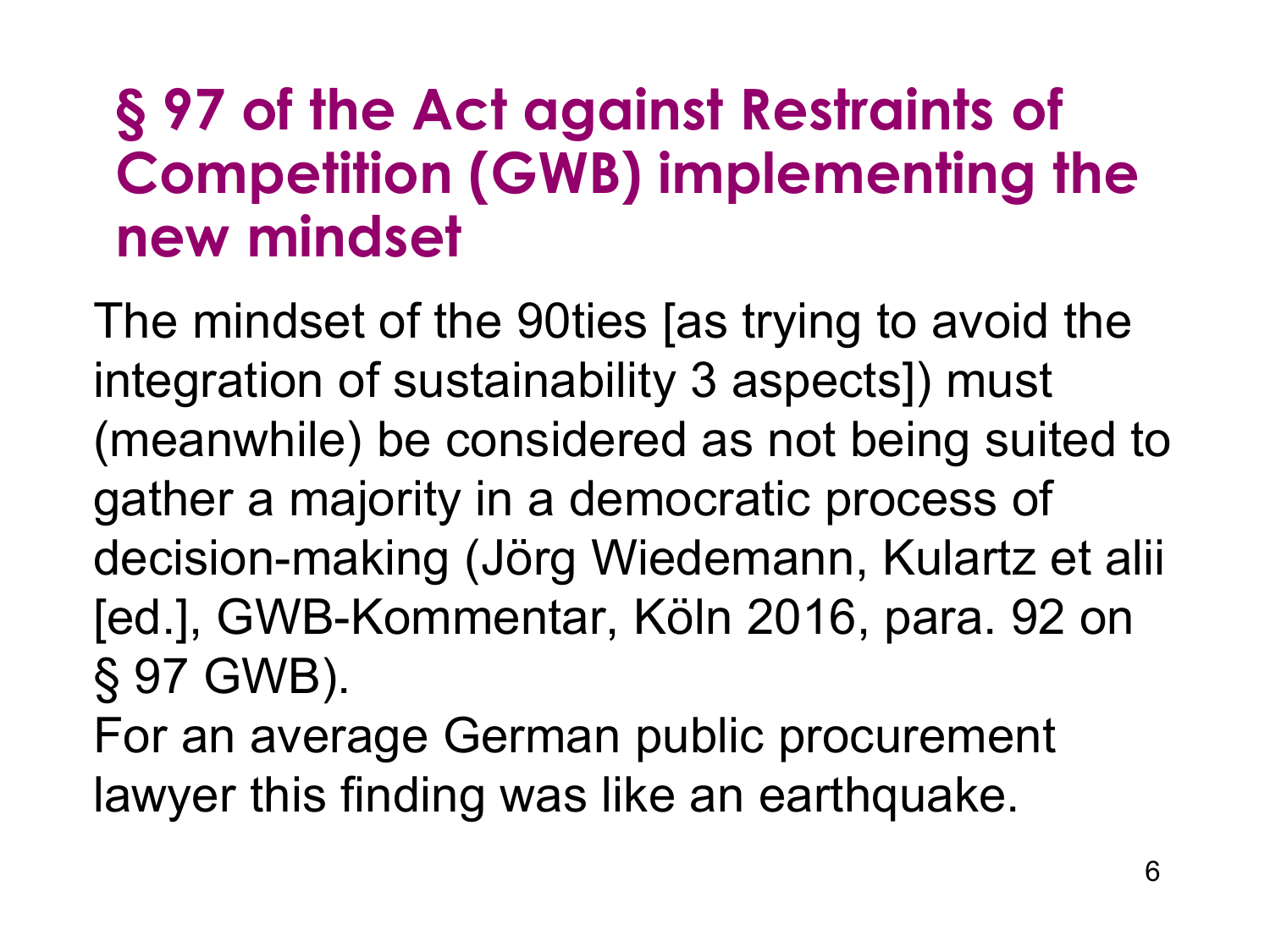### **The Purposes of the new (Swiss) Federal Act on Public Procurement (FAPP)**

Aim and purpose(s) of the law shall be:

- a. Economic and the from an (overall) economic ("volkswirtschaftlich"), ecological and social perspective sustainable use of public funds
- b. Transparency of public procurement procedures
- c. Non-discrimination between bidders
- d. Promotion of an effective and fair competition including measures against collusion between bidders and corruption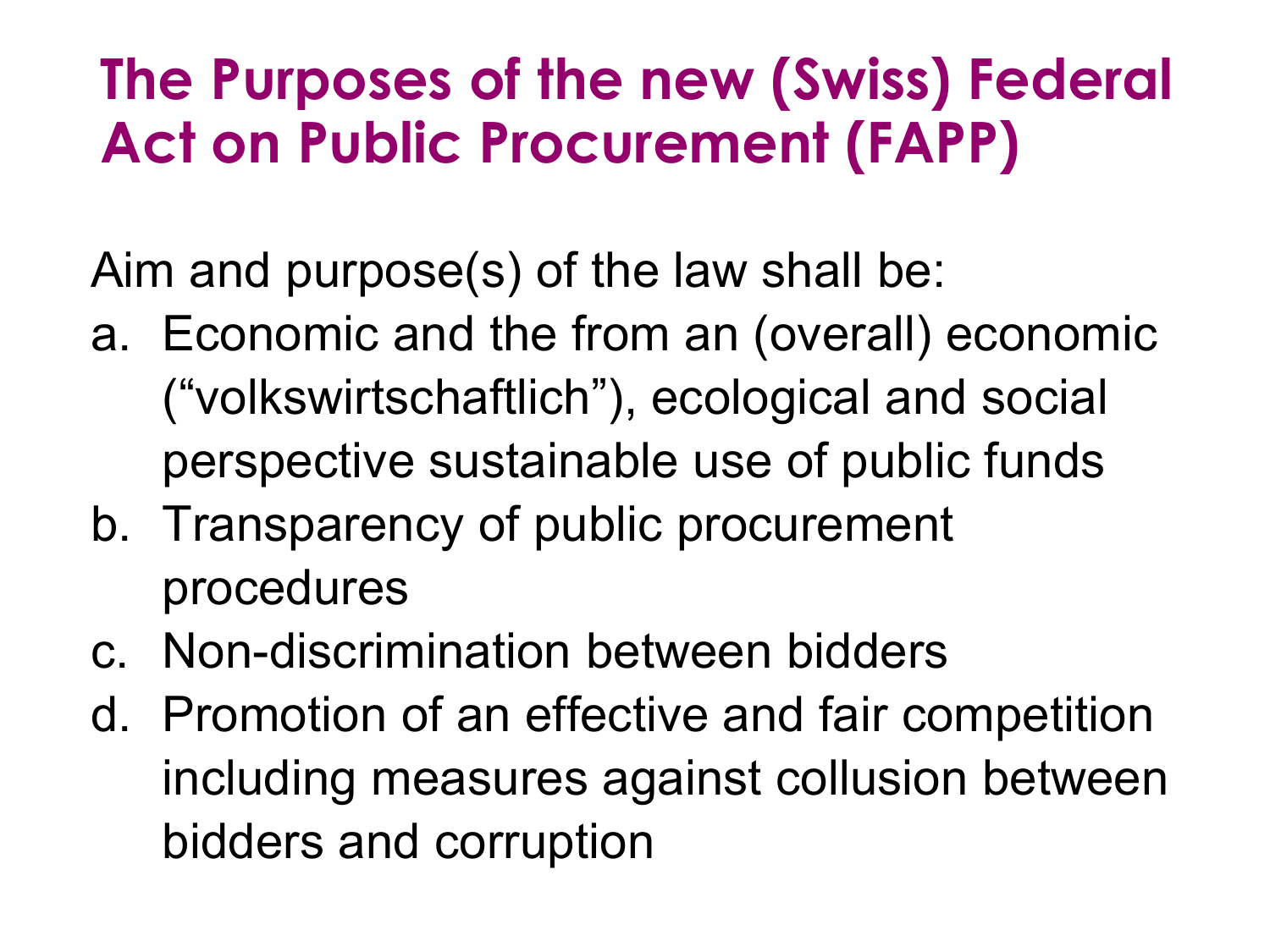#### **Procurement and Green Recovery**

8 In addition to price, sustainability (such as labour or environmental protection conditions) can also be taken into account in particular when awarding services and contracts (Art. 29 BöB / IVöB). The most beneficial tender (previously "the most economically advantageous") will now be awarded the contract (Art. 41 BöB / IVöB). […] Quality competition among the tenderers is to be brought to the fore. (www.mme.ch)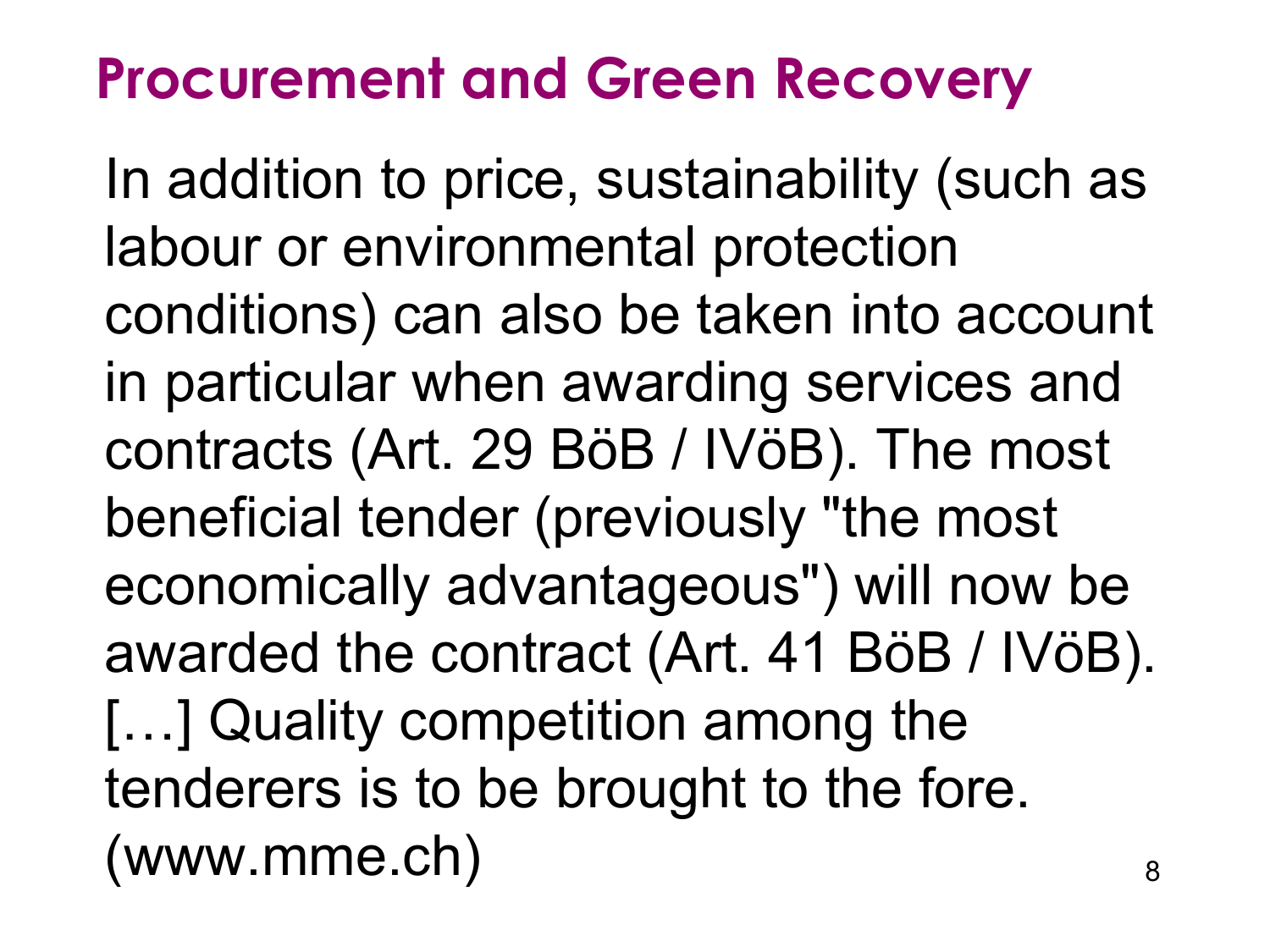## **USA / Joe Biden / Steven L. Schooner**

With the (new) federal government (willing) to lead in confronting climate change, it's (even more) time for the acquisition workforce to 'warm up' to sustainable procurement practices (mutatis mutandis Steven L. Schooner and Markus Speidel). #buildbackbetter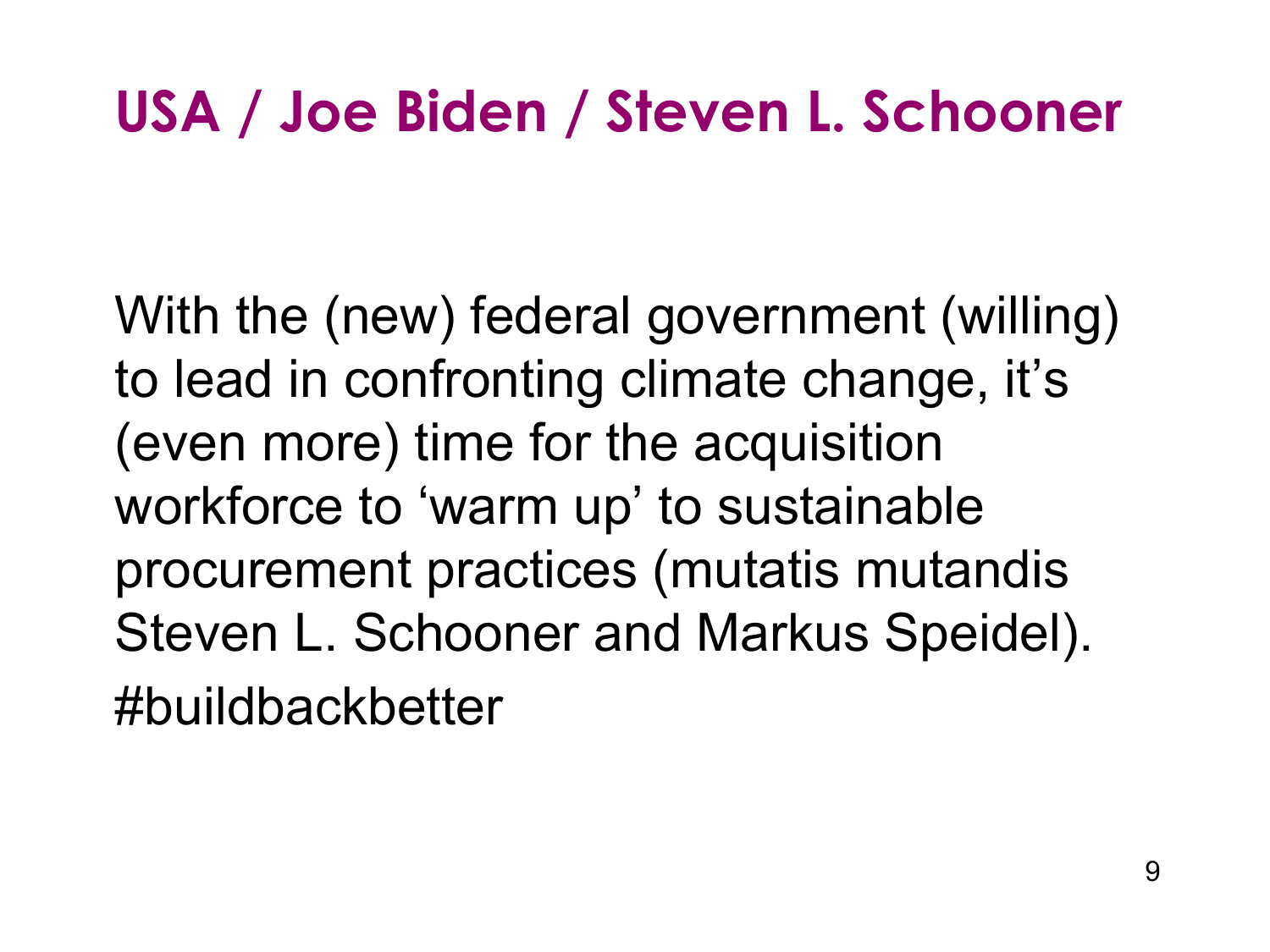# **Switzerland / Federal Act on Forest**

Art. 34b Federal buildings and installations

1 The Confederation shall encourage the use of sustainably produced timber where appropriate in the planning, construction and operation of its own buildings and installations.

2 When purchasing wood products, it shall take account of factors such as sustainable and near natural forest management and the aim of reducing greenhouse gas emissions.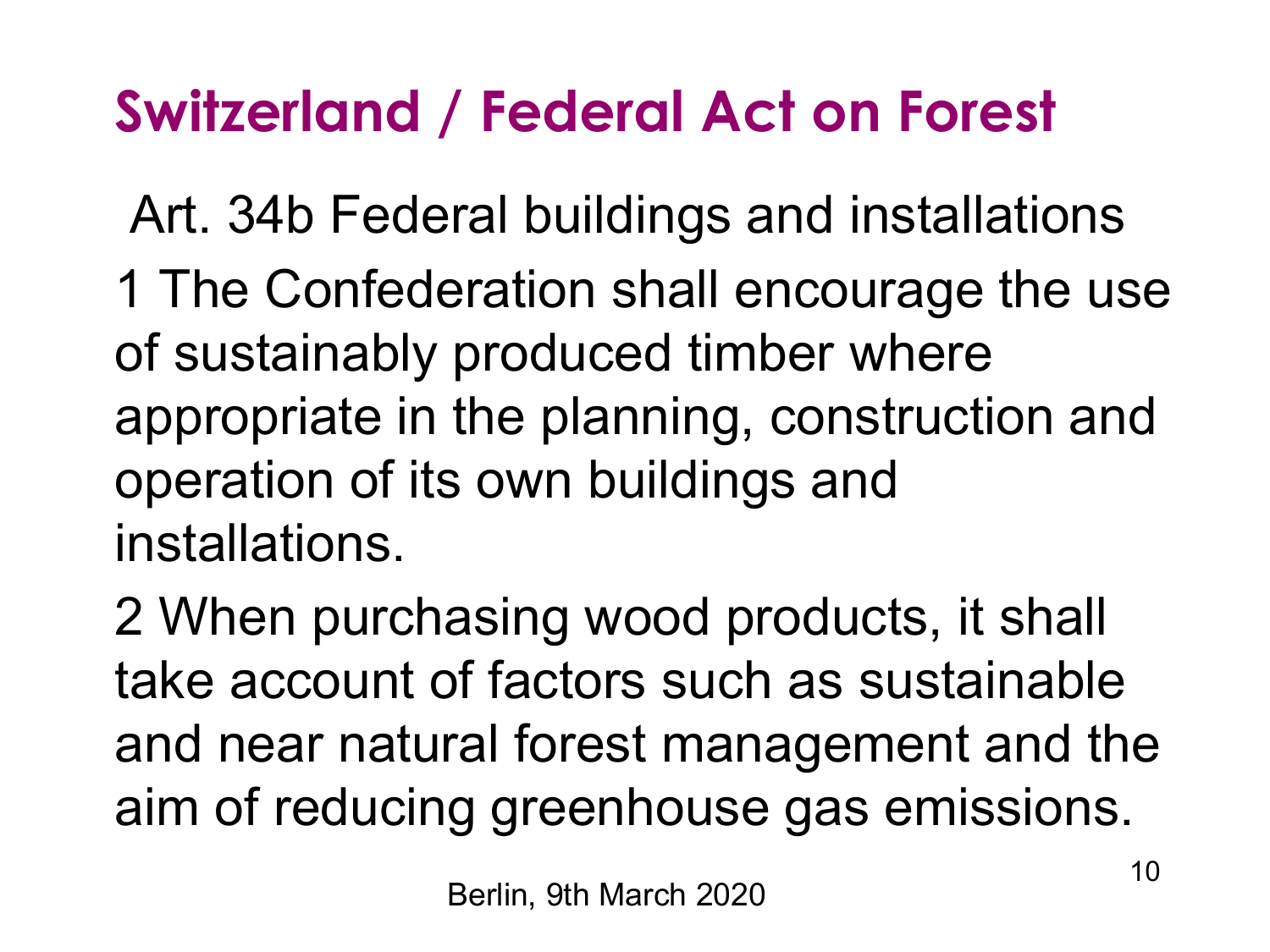# **Russia's proposed log export ban in 2022 will have a far-reaching impact on global forest product markets**

Russia exported 15 million m3 of logs in 2020, accounting for almost 12% of globally traded roundwood. Much of this trade may come to a halt in 2022 when a new law proposed by Russia's president will ban the export of softwood logs and high-value hardwood logs in January 2022. The Russian government is also considering measures to reduce illegal logging and restrict the export of green lumber.